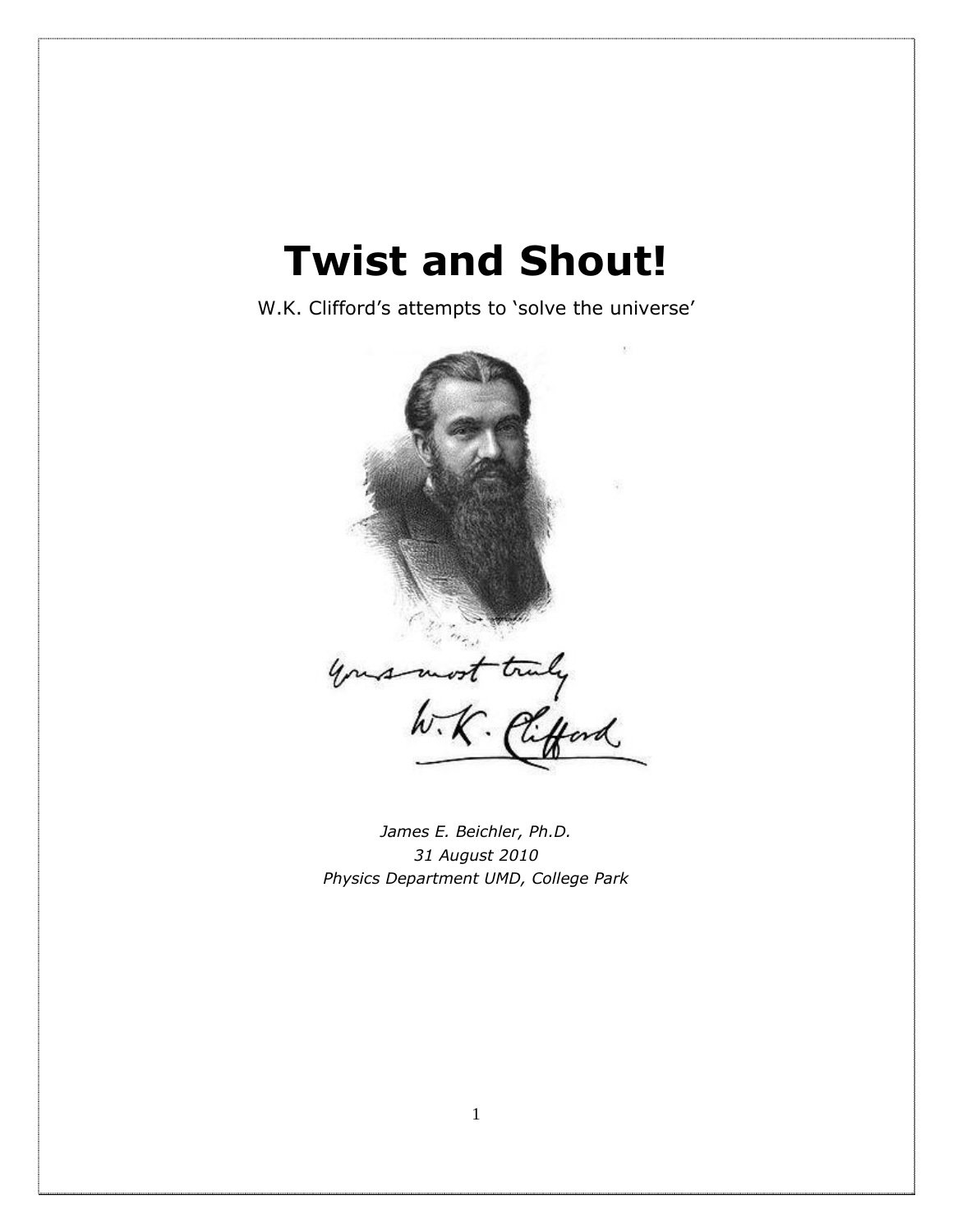W.K. Clifford's attempts to 'solve the universe' *James E. Beichler, Ph.D. 31 August 2010* 

William Kingdon Clifford is famous for statements that he made in 1870 to the effect that matter is nothing but ripples, hills and bumps of space curved in a higher dimension and the motion of matter is nothing more than variations in that curvature. For having said this Clifford has been both hailed and condemned for having anticipated Einstein's general theory of relativity. The standard view of historians, scholars and scientists is that his ideas were not tenable at the time, he never developed or wrote down his theory (if he ever had one), and he had no followers or students to carry on his work.

Nothing is further from the truth on all three counts.

Modern scholars have failed to recognize Clifford's theory because they have only been looking for Einstein's gravity theory in the 1870s, which is based on tensors, while tensor calculus was not developed until decades after Clifford's untimely and unfortunate early death from consumption in 1879. So they are wrong on both counts.

Those scholars who have even bothered to look at the original literature on the subject have been unable to find Clifford's published but incomplete theory because he was forced to develop his own mathematical system of biquaternions to model motion as it would appear in the higher-dimensional space. Nor was Clifford seeking a new theory of gravity, but rather a more coherent and intuitive portrayal of his friend Maxwell's new electromagnetic theory. However, Clifford believed that dynamical forces in three-dimensional space reduced to kinematical motions in four-dimensional space and therefore planned to include a new theory of gravity after he polished off electromagnetism. In other words, Clifford was trying to develop a unified field theory that would more consistently look like modern day unifications rather than just an earlier version of general relativity.

- $\bullet$  Born 4 May 1845
- Cambridge University, second wrangler
- University College London
- Taught at University College, London
- Died 3 March 1879 of consumption at Madeira
- However he did not accomplish much after 1876

Better known for Clifford numbers, Clifford algebras, Clifford-Klein surfaces in mathematics plus 'Mindstuff' and 'The Ethics of Belief' in philosophy. In physics, he is known for having anticipated Einstein's curved space model of general relativity. Clifford's 1870 Statement before Cambridge Philosophical Society "On the space theory of matter" was not published until 1876. On Riemann:

*"Riemann has shown that as there are different kinds of lines and surfaces, so there are different kinds of space of three dimensions; and that we can only find out by experience to which of these kinds the space in which we live belongs. In particular, the axioms of plane geometry are true within the limits of experiment on the surface of a sheet of paper, and yet we know that the sheet is really covered with a number of small ridges and furrows, upon which (the total curvature not being zero) these axioms are not true. Similarly, he says although the*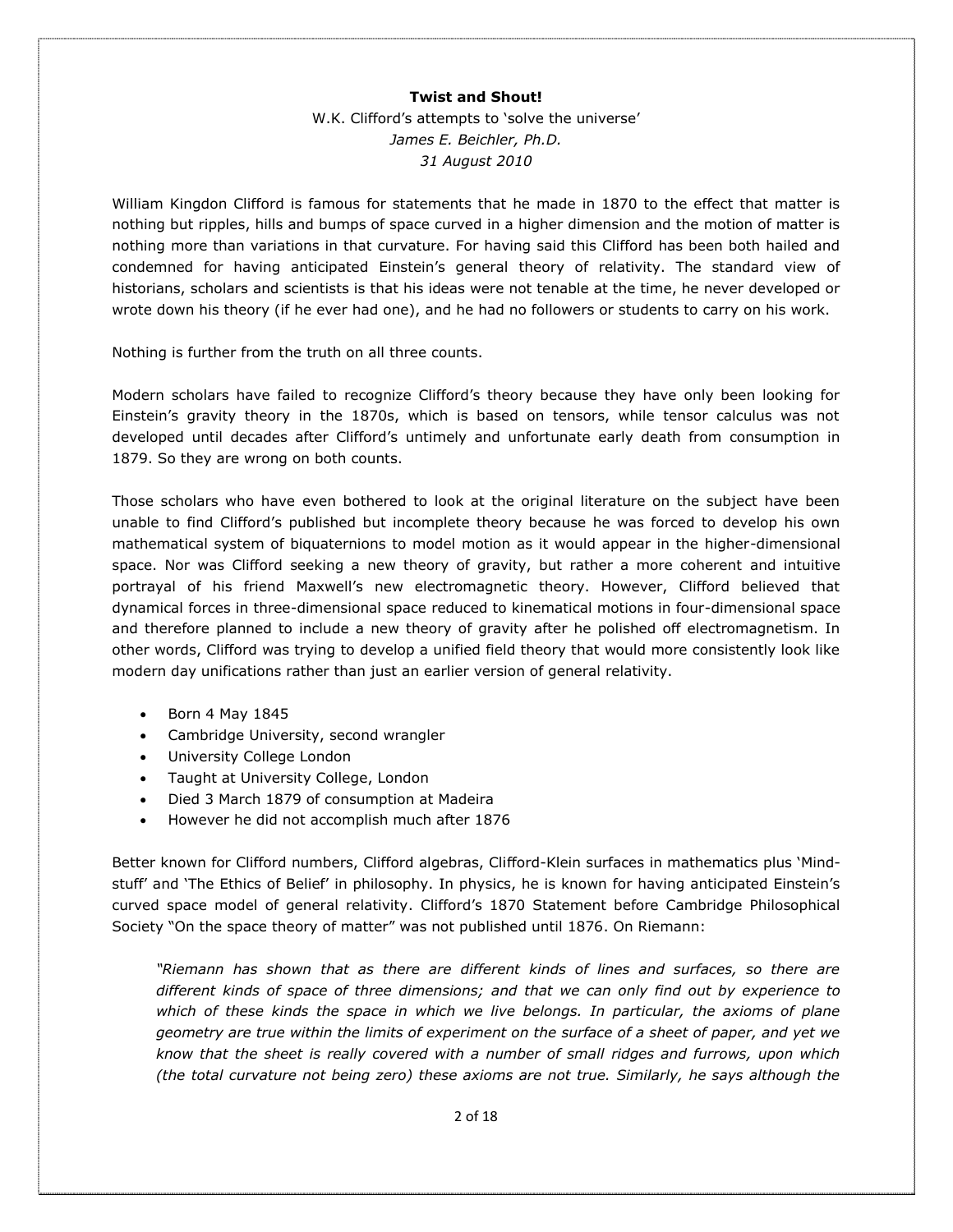W.K. Clifford's attempts to 'solve the universe' *James E. Beichler, Ph.D. 31 August 2010* 

*axioms of solid geometry are true within the limits of experiment for finite portions of our space, yet we have no reason to conclude that they are true for very small portions; and if any help can be got thereby for the explanation of physical phenomena, we may have reason to conclude that they are not true for very small portions of space."*

He also stated:

*I* wish here to indicate a manner in which these speculations may be applied to the *investigation of physical phenomena. I hold in fact* 

*(1) That small portions of space are in fact of a nature analogous to little hills on a surface which is on the average flat; namely, that the ordinary laws of geometry are not valid in them.*

*(2) That this property of being curved or distorted is continually being passed on from one portion of space to another after the manner of a wave.* 

*(3) That this variation of the curvature of space is what really happens in that phenomenon which we call the motion of matter, whether ponderable or ethereal.* 

*(4) That in the physical world nothing else takes place but this variation, subject (possibly) to the law of continuity.*

*I am endeavouring in a general way to explain the laws of double refraction on this hypothesis, but have not yet arrived at any results sufficiently decisive to be communicated".* 

This single addition to the overall knowledge of science seems to be all that most scholars have ever found in their research on Clifford, but it is merely the tip of the iceberg. To Clifford, who was a geometer by choice and training, geometry was a physical science and he conducted his mathematical 'research' according to this sentiment – it is evident in everything that he published.

*How do historians and others see him and interpret his contributions?*

From E.T. Bell's: *Men of Mathematics*, 1937

*Riemann's "only understanding follower till our own day was the English mathematician William Kingdon Clifford". He further stated that "Clifford was no servile copyist [of Riemann] but a man with a brilliantly original mind of his own", yet he still considered Clifford's contribution to the concept of space a "brief prophecy", even quoting Clifford's "Space-Theory" as an illustration of the purported "brief prophecy".* 

In *The Development of Mathematics* (1940), Bell praised Clifford with one hand, but slapped him with the other by stating that Clifford's belief that matter was space curvature was an anticipation of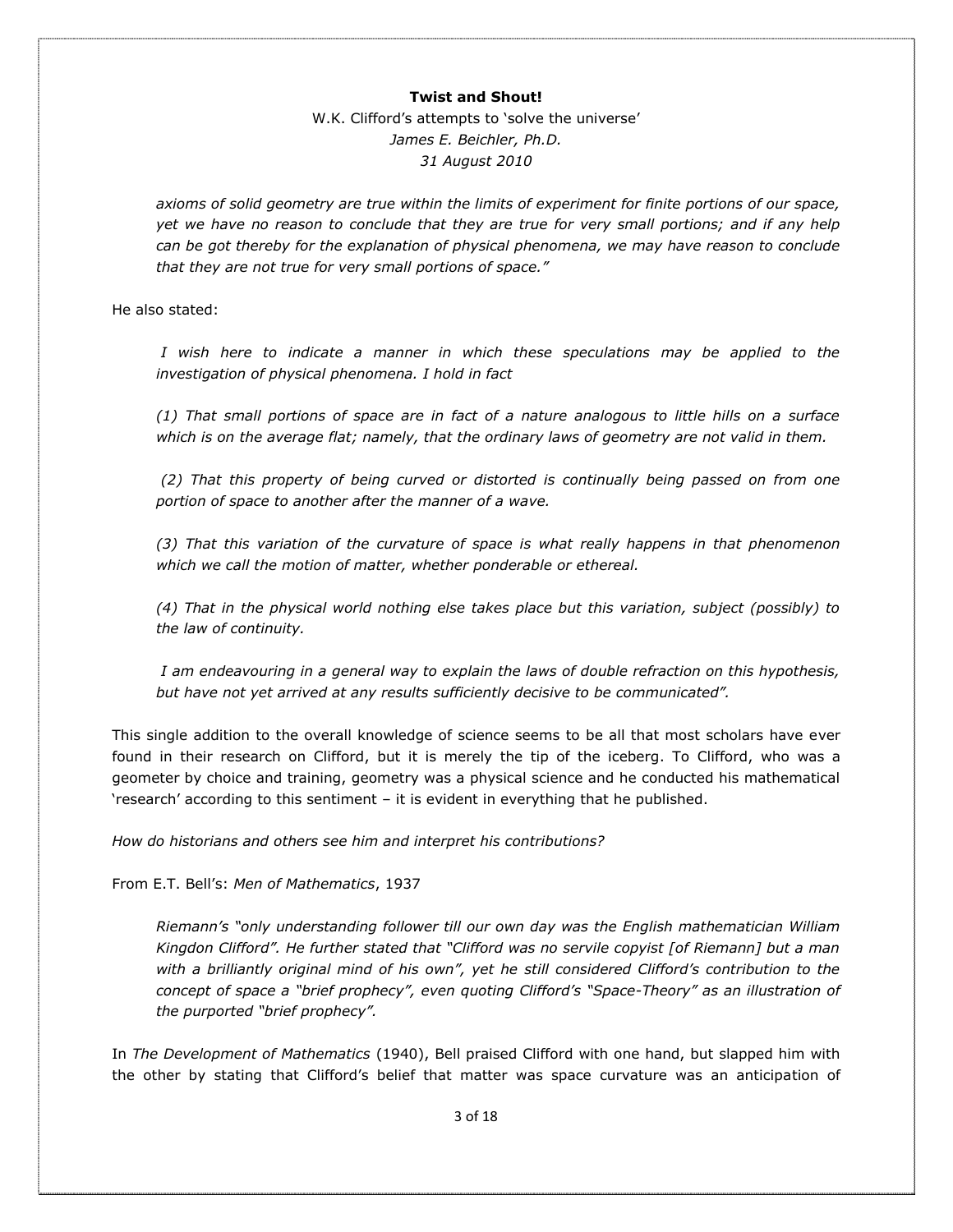W.K. Clifford's attempts to 'solve the universe' *James E. Beichler, Ph.D. 31 August 2010* 

general relativity and implied that it was more-or-less a lucky guess by Clifford. He embellished Clifford's "Space-Theory" with the statement that "*Almost anyone can hit the side of a barn at forty yards with a charge of buckshot*". These comments are typical of others that run the gamut from good to bad as well as ugly. However, it is generally agreed that Clifford's work had no influence on Einstein's theoretical research, either direct or indirect, nor is there any evidence that Einstein even knew of Clifford's work which was popular in England and America

Viscount Haldane supposedly asked Einstein if he had ever heard of Clifford at a dinner party during Einstein's first trip to England. The reply was no (from A.E. Powers at UC, London), I haven't been able to corroborate this statement. I have also heard that a reading group of Einstein and his friends had read Clifford's *Common Sense of the Exact Sciences.* But I haven't been able to corroborate this statement either. So a little bit of myth and a lot of bad history have grown up around Clifford and his work

Kaku misrepresents Clifford's ideas as Riemann's, using quotes from Clifford's publications in his book *Hyperspace*while many people seem to think that hyperspace theories started with either Kaluza in 1921 or Nordström in 1914 without any reference to the work of Clifford and his followers in the late 1800s. These and similar mistakes further amplify the need to set the record straight in both history and physics. It is commonly believed that

- (1) Clifford never published his theory, if indeed he ever had one;
- (2) he had no students or followers to carry on his work;
- (3) his ideas were not popular and no one paid any attention to them, implying they were misunderstood or ignored by his contemporaries; and
- (4) his work had absolutely no influence on others

All four statements are false.

- (1) He published part of his theory and left an outline telling where he was going to go with it;
- (2) he did have students and followers who carried on his work;
- (3) his ideas were very popular although very few people completely understood what he was doing;
- (4) his work had a great deal of influence on others and paved the way for the rapid acceptance of general relativity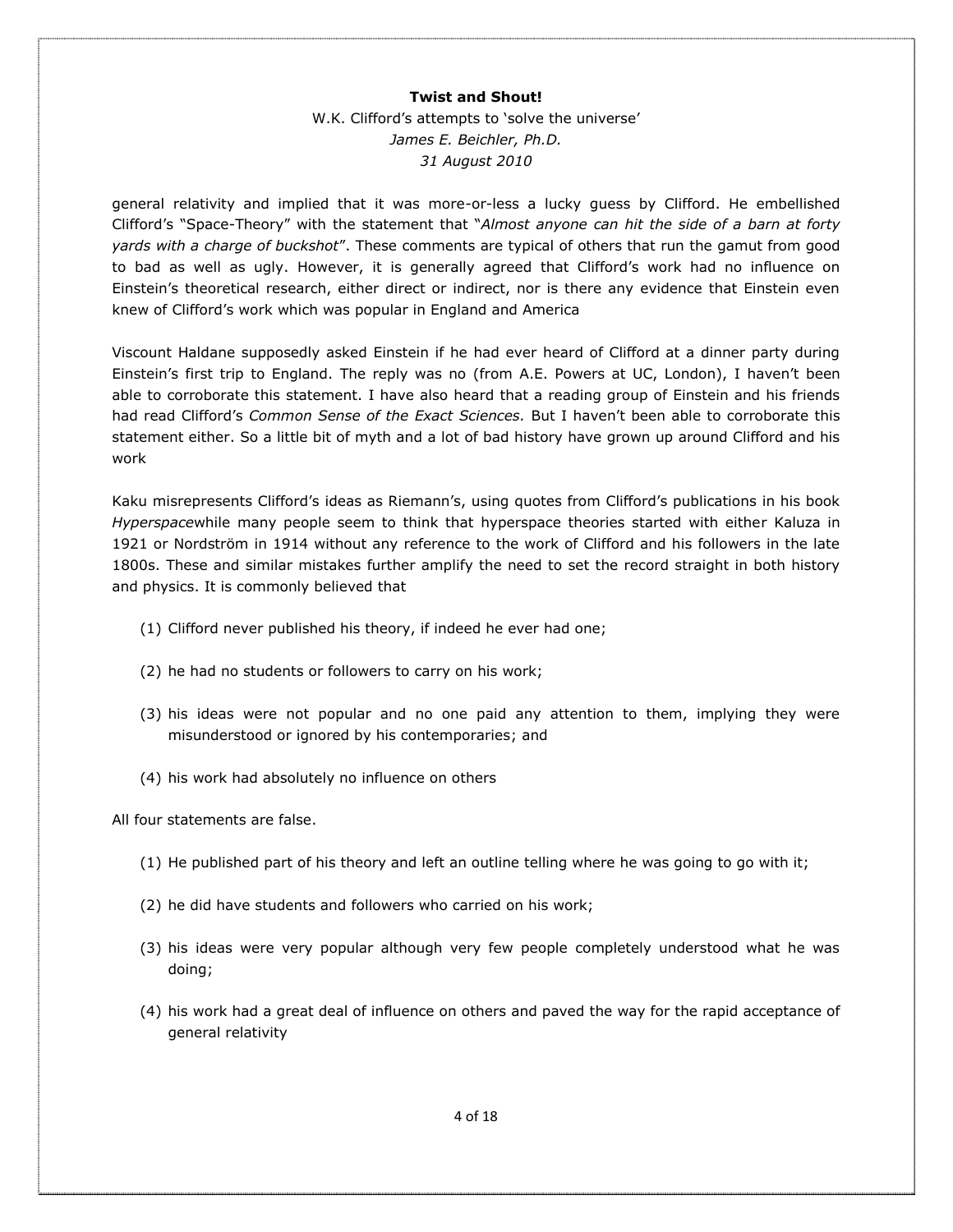W.K. Clifford's attempts to 'solve the universe' *James E. Beichler, Ph.D. 31 August 2010* 

Scholars have failed to find Clifford's theory because they have been looking for a theory of gravity based on space curvature while Clifford's primary concern was electromagnetism. He did plan on adding gravity later, but exactly how he planned to do this is a matter for speculation since he left no details. Clifford's theory wouldn't look anything like Einstein's beyond the basic notion of space curvature because tensors did not exist in the 1870s. Clifford had to develop his own mathematical system to express his physical intuitions, So scholars don't really know what to look for in Clifford's work if they have even bothered to look at all of his work –his work must be considered as a whole to understand where he was going with his theory .

He developed a mathematical system to four-dimensionalize physics called biquaternions and meant to apply them to twists. Twists represent geometric (and thus physical) points in space where biquaternions are located beginning their extension into the fourth dimension of space. The other end of the biquaternions coincides with a Riemannian (single polar) surface in the fourth dimension that represents the curved space that he spoke of as hills of matter and matter in motion in 1870.

The true history.

The first public announcement that Clifford had been working on a new concept of space and matter came in J.J. Sylvester's presidential address before the British Association in 1869. The speech was subsequently published with footnotes in *Nature*, where it became available to a much larger audience with a more varied background. What they first learned of Clifford's work was that our space of three dimensions might be

*"undergoing in a space of four dimensions ... a distortion analogous to the rumpling" of a piece of paper.* 

Sylvester also committed himself to a belief in a fourth dimension and mentioned that Immanuel Kant thought of space as a "Form of Intuition." Sylvester's interpretation of Kant's doctrine on space immediately triggered a debate over the Kantian meaning of the phrase "Form of Intuition" and Kant's notion of space as "a priori." The ensuing debate over Kant's concept of space thus became the first line of defense for those who accepted the absolute truth of a three-dimensional Euclidean space.

Sylvester's comments instigated a debate over Kant's concept of space in the 'Letters to the editor' section of *Nature* between C.M. Ingleby, a philosopher and friend of Sylvester, and Clifford. Ingleby admired Clifford even while he debated with him. His venomous attack on Clifford in *Nature* was not as serious as it would seem. Ingleby wrote to C.J. Monro that Monro would not agree with some of his criticisms of Clifford. Indeed, Ingleby himself saw "*things in [Clifford's statements] to be excepted to. But [he had] an object to serve thereby*." Ingleby could not "*seem ignorant of such a speculation*" as Clifford announced in his open portrayal of non-Euclidean space, and he felt obliged to overreact in public to the implications of Clifford's geometrical concepts of space. He only wished to "*open the oyster*" and air his arguments against the new ideas proposed by Clifford in a public forum. Thus, in private Monro tempered his attack on Clifford, but did not alter his position.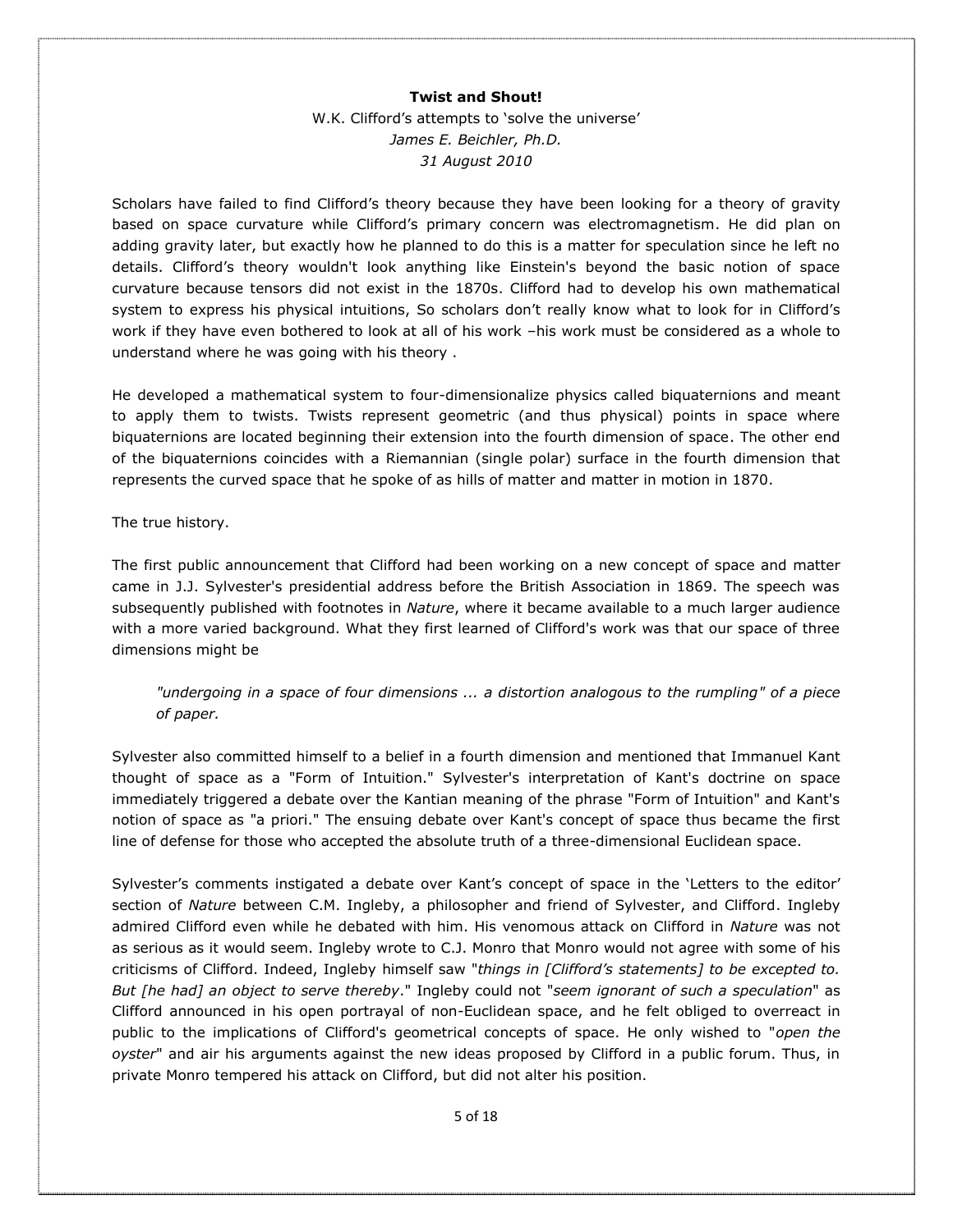W.K. Clifford's attempts to 'solve the universe' *James E. Beichler, Ph.D. 31 August 2010* 

He was just pulling Clifford's chain, but his criticism forced Clifford speak in public about his ideas After several letters were published, Clifford refused to further answer Ingleby's charges within the pages of *Nature*. Instead, he promised Ingleby that his answers would be forthcoming in a series of lectures at the Royal Institution. The lectures to which Clifford referred were given in March of 1873.

The lectures to which Clifford referred were delivered as part of the afternoon lecture series at the Royal Institution on 1, 8, and 15 March in 1873, and subsequently printed as "The Philosophy of the Pure Sciences" in *Contemporary Review*, October 1874. (Reprinted in *Lectures and Essays*, Volume 1: 254-294), "Part II. The Postulates of the Science of Space" in *Contemporary Review*, 1874. (Reprinted in *Lectures and Essays*, Volume 1: 295-323), and "Part III" in *Nineteenth Century*, March 1879. (Reprinted in *Lectures and Essays*, Volume I: 324-340)

The three lectures constitute Clifford's "Philosophy of the Pure Sciences." They answered all of Ingleby's charges within a far more comprehensive philosophy of science. The second lecture of the series, "The Postulates of the Science of Space," dealt specifically with Clifford's concept of space. This lecture became one of Clifford's most popular expositions of the non-Euclidean geometries as well as his general concept of space. Clifford ended the lecture with a statement that he often found relief from the boredom of our homaloidal space by picturing an elliptic space which he hoped would someday explain physical phenomena.

The year 1873 became the watershed or turning point in the development Clifford's 'space-theory'. He translated and published Riemann's 1854 *habilitationsschrift* lecture -*"On the hypotheses that lie at the basis of geometry"-*in *Nature*

*Riemann, Bernhard, "On The Hypotheses Which Lie at the Basis of Geometry," trans. William K. Clifford, Nature, VIII, May 1, 1873, pp.14-17, 36-37* 

This was the first English translation of Riemann's mathematical treatise and probably the only English translation until the 1920s Clifford published the essay "*Preliminary Sketch on Biquaternions*," which described a new calculus of twists and screws. This calculus was the three-dimensional counterpart of an elliptic space. Clifford combined both William Rowan Hamilton's quaternions and some of the features of Hermann Grassmann's "Ausdehnungslehre." It seemed that Clifford's work was reaching a point of climax, given his recent public lectures and his new mathematical system.

Then, in the British Association meeting of 1873, Clifford made a presentation titled "On some Curves of Zero Curvature and Finite Extent." In this paper, Clifford presented a new non-Euclidean geometry which exhibited Euclidean flatness over large distances, but Riemannian characteristics in the infinitesimal connections between consecutive points of space. This geometry was an extension of his algebra of biquaternions. Copies of the two presentations have never been found or published:

*"On some Curves of the Fifth Class" and "On a Surface of Zero Curvature and Finite Extent" Only the titles are listed in Reports of the British Association, (Bradford), 43 (1873)*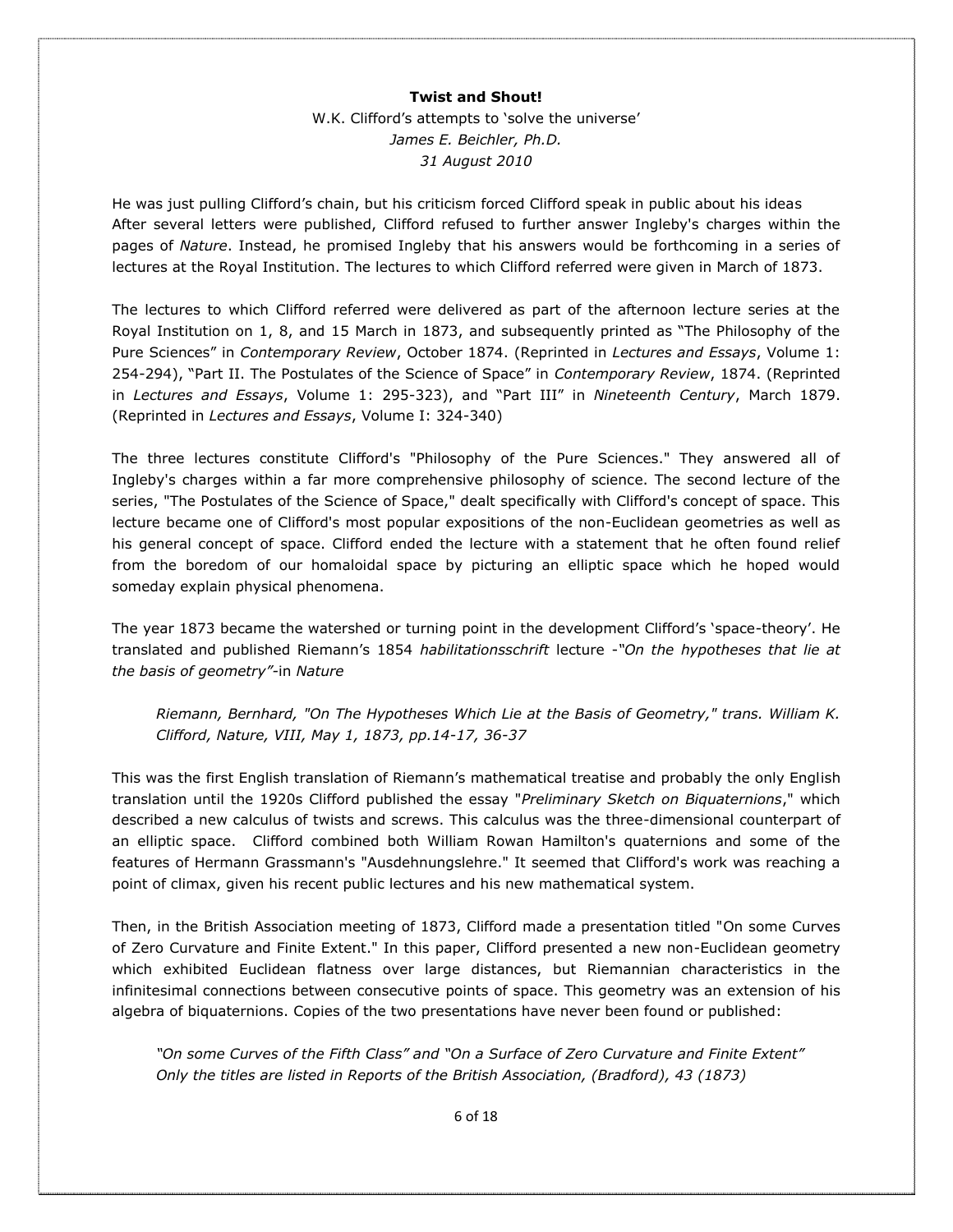W.K. Clifford's attempts to 'solve the universe' *James E. Beichler, Ph.D. 31 August 2010* 

Both systems, the new geometry and biquaternions, made use of Clifford's concept of geometric parallelism whereby parallel lines need not exist in the same plane*.* It is curious that Clifford never published an explanation of this geometry while his mathematical theory of space and matter suffered the same fate. The BAAS meeting is even more important because Clifford, Sir Robert Stawell Ball, Felix Klein and possibly others met all night long to discuss Clifford's theories. In the long all night discussion Clifford converted Ball to the non-Euclidean point of view and traded ideas on the non-Euclidean geometries with Klein. Clifford had known of Ball's work on screws before this meeting and had adopted the screw system for his own use in the system of biquaternions. In so doing, he explored the geometry of motion to a far greater extent than Ball would during his own lifetime.

Their meeting was later described by the physicist Joseph Larmor who remembered that Ball claimed his "Theory of Screws [was] now all done with; it [was] quite obsolete; it [was] all going over to non-Euclidean space."His was an expert testimony of the personal and scholarly friendship between Ball and Clifford as well as a personal association between the both of them and Klein. It is also significant that this testimony was presented by Larmor, who worked specifically on vortex theories of the ether and the propagation of electromagnetic waves. Once again, it is indicated that the mathematics of non-Euclidean geometry was well known to the theoretical physicists of the day, but no more information is forthcoming on its use as a tool by the physicists.

Ball also described this meeting at a later date, as did Klein. By his own admission this was the first time that Ball had heard of the non-Euclidean geometry. Clifford's "Preliminary Sketch" was discussed and the events surrounding the meeting were "indelibly" impressed on Ball's memory. Some of Clifford's enthusiasm obviously rubbed off on Ball at their earliest meeting. But Ball was an astronomer, a physical scientist rooted in the Newtonian orthodoxy, and the early development of his theory of screws had been based upon a purely physical question in mechanics. Ball's original development of the theory of screws was independent of the non-Euclidean geometries. This trend continued well after his initial meeting with Clifford and his subsequent conversion, but Ball did begin using quaternions to describe his system of screws.

It is quite possible, given Clifford's basic tenet that geometry is a physical science, that this geometric model in fact represented his spatial model of matter and that he so stated in his presentation. However, as far as history is concerned, that conjecture will probably never be confirmed. What history has recorded is that Clifford's new geometry would have died away had not Felix Klein and Wilhelm Killing revived Clifford's new geometry about 1890. Klein published the mathematical theory that Clifford had proposed at the BAAS meeting in 1890 so it would not be lost to posterity. Today, this geometry is the source of Clifford-Klein surfaces or spaces.

Ball continued his work on a general mathematical system of screws until his death in 1913, but he was an astronomer and not a mathematician: he needed the help of others. The best and last of these was Charles Jasper Joly who unfortunately died young of consumption in 1906. The science and mathematics of screws, based on quaternions, soon disappeared.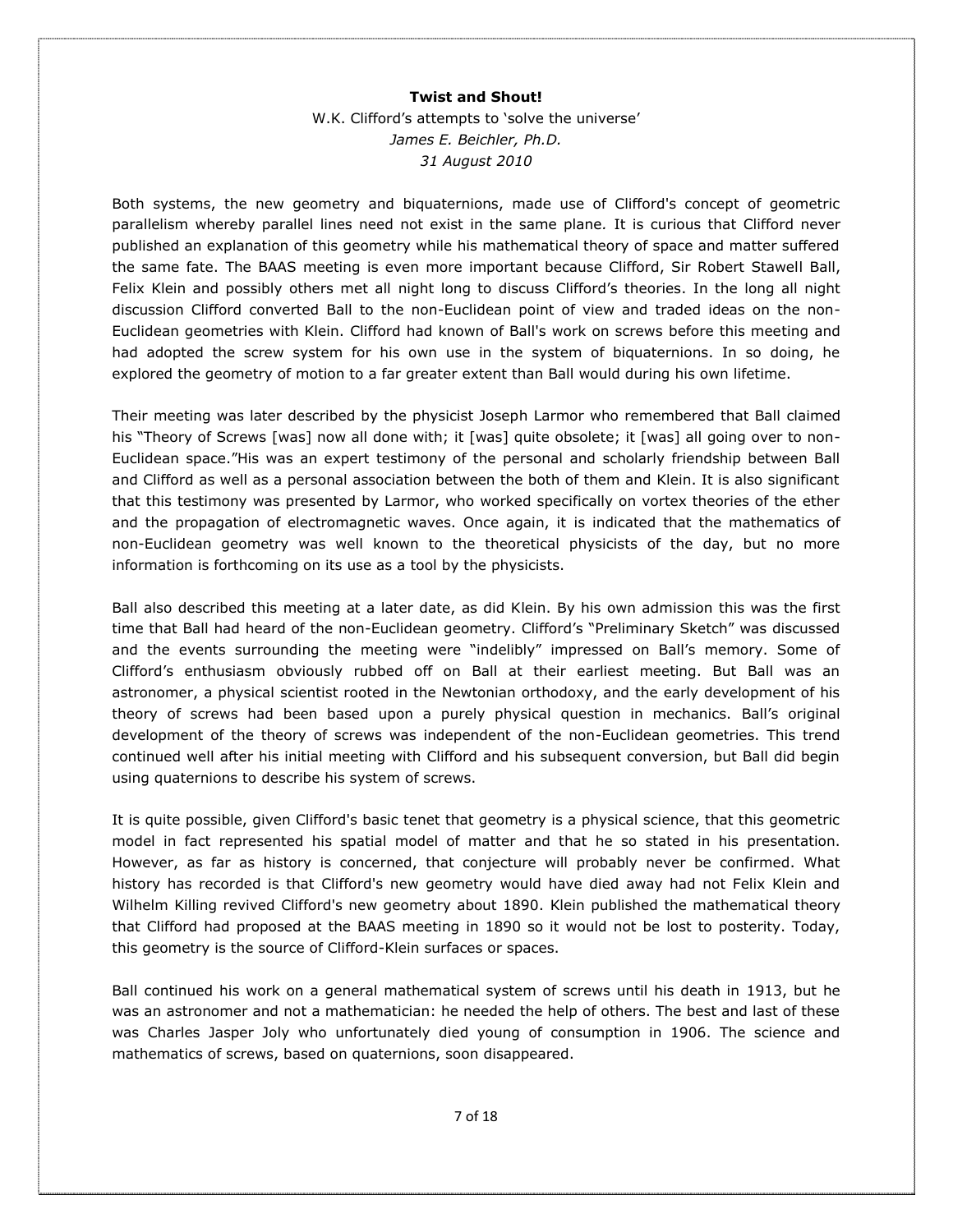W.K. Clifford's attempts to 'solve the universe' *James E. Beichler, Ph.D. 31 August 2010* 

Other students and followers.

The mathematical properties of curved spaces (Clifford-Klein surfaces) were investigated by Felix Klein, Simon Newcomb and F. W. B. Frankland. Clifford's closing statement that he had often dreamed of a non-homaloidal (flat or Euclidean) space and hoped that such a space would be the true state of things referred to his fundamental belief that our physical space is non-Euclidean in reality. It thus formed the supposition on which he sought to find a physical theory of matter and space and was the basis of several of his later purely mathematical investigations. However, he did not state which type of Riemannian geometry he wished to use for his own physical theory. Frankland was Clifford's student, one of several who carried on his ideas

*"On the Simplest Continuous Manifoldness of Two Dimensions and of Finite Extent", read before the Wellington Philosophical Society on 11 November 1876, Transactions and Proceedings of the New Zealand Institute", 9 (1876): 272-279;*

*Also read before the London Mathematical Society on 14 December 1876, London Mathematical Society, Proceedings, 8 (1876): 57-64; And reprinted in Nature, 12 (April 1877): 515-517"*

*Simplest Continuous Manifoldness of Two Dimensions and of Finite Extent (A reply to Monro)", Nature, 22 (24 June 1880): 170-171*

Frankland later worked on a theory of discrete manifolds, but published copies are very difficult to find because he worked and lived in New Zealand

*"Theory of Discrete Manifolds", read before the American Mathematical Society at its fourth Summer Meeting, in Toronto, Canada, 17 August 1897. Published as Appendix C in Thoughts on Ultimate Problems: 37-42. See also Collected Essays and Citations: 85-90.* 

*Collected Essays and Citations, Volume I: Theology and Metaphysics, 1872-1906, (Foxton, New Zealand: G.T. Beale, 1906): "The Rationality of the Cosmos is Objective": 61-62; "Mathematics the Norm of all Intellection Whatever": 73-76; "Notes on a New Theory of Time": 77-79; "All Existence is Discrete": 81; "F.W. Frankland'sTheory of Physical Space as a Discrete Manifold": 83; "Theory of Discrete Manifolds": 85-90; "Theory of Discrete Manifolds, II": 91-102; "Theory of Discrete Manifolds, III": 103-106; "Theory of Discrete Manifolds, IV": 107-109; "Theory of Discrete Manifolds, V": 111-116; "Theory of Discrete Manifolds, VI": 117-120; "Theory of Discrete Manifolds, VII": 121-123; "Theory of Discrete Manifolds, VIII": 125-129; "Theory of Discrete Manifolds, IX": 131-132; "Theory of Discrete Manifolds, X": 123-127; "Theory of Discrete Manifolds, XI, Clifford On the Space-Theory of Matter": 139-140; "Theory of Discrete Manifolds, XII": 141-142; "On the Simplest Continuous Manifold of Two Dimensions and of Finite Extent": 145-152.*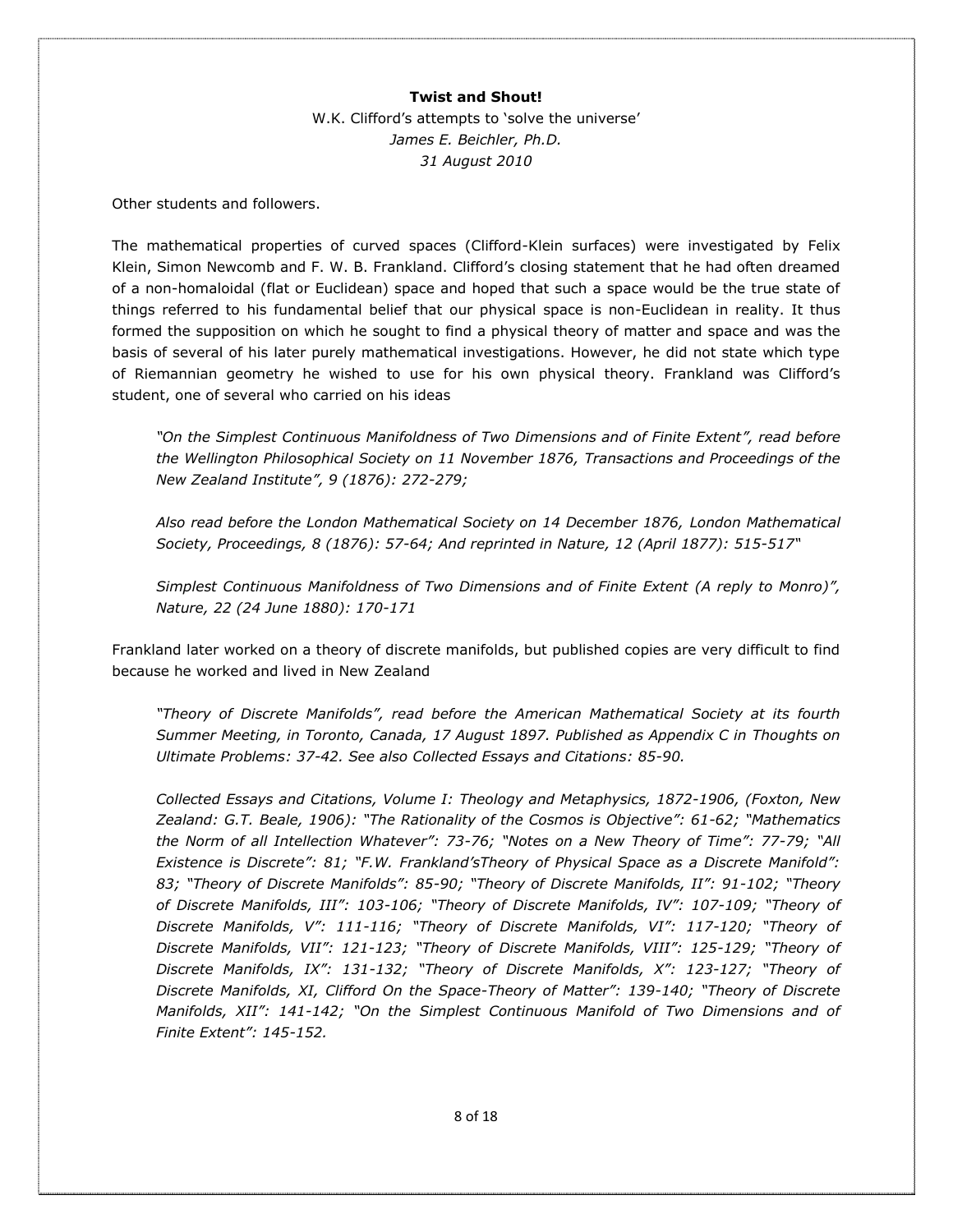W.K. Clifford's attempts to 'solve the universe' *James E. Beichler, Ph.D. 31 August 2010* 

Of far greater importance were Karl Pearson's extensions of Clifford's work. In 1885, Pearson published the *Common Sense of the Exact Sciences*, which had been left partially completed by Clifford at his death. But Pearson tried to take Clifford's work in yet another direction suggested by Clifford

It is difficult to understand why all those authors who have studied Clifford's work have insisted upon the fact that Clifford had no followers while quoting passages written by Pearson in Clifford's Common Sense. A closer study of Pearson's scientific researches during the 1880's shows that Pearson was developing a theory of electromagnetism and atomism based directly upon Clifford's twists. He combined two strands of theoretical work, one on pulsating spheres of ether and the other on twists, to develop his final theory of "ether-squirts," published in 1891. His theory was published in the American Journal of Mathematics, once again demonstrating the greater American tolerance for such ideas. The English mathematical community was already beginning to slip into the doldrums of philosophical introspection, a movement that was largely a stepchild of the philosophical crises brought on during the earlier debates on the non-Euclidean geometries.

Pearson's ether-squirts were '*sources*' and '*sinks*' where ether flowed into and out of our space from a fourth dimension. The theory was a purely mechanical theory of the ether, rather than a mathematical theory of space curvature as Clifford had intended. In the publication, Pearson refused to speculate on the source of the ether in the fourth dimension, leaving that task for the transcendentalists. He also made no public comments on the relation of his theory to space curvature, but privately he acknowledged that space curvature was the bottom line in the human perception of reality. In a letter to his friend Robert J. Parker, written in 1885, Pearson commented that Kelvin's attempts to weigh the ether were conceptually erroneous:

# *"as if empty space could weigh anything! I am going to weigh a twist!"*

In this one private statement, passed between intimate friends, Pearson confirmed that Clifford's twist, which had been associated with the ether, was no more than an element of space curvature. Pearson had also commented on Clifford's twist in a footnote in the Common Sense. In this case, he likened the twist to magnetic induction. Although this suggestion was made in an editor's footnote, which would seem to suggest Pearson's personal opinion rather than Clifford's thought, the fact that Clifford considered this possibility was later confirmed by both Charles T. Whitmell, another student of Clifford's, and Frankland.

In 1877, Newcomb wrote an essay on the "Elementary theorems relating to the geometry of a space of three dimensions and of uniform positive curvature in the fourth dimension". The paper was published in Germany rather than America or Britain. America had no official periodical in which mathematical treatises could be published. In 1876, J.J. Sylvester, Clifford's friend and cohort in the non-Euclidean adventure, came out of retirement to become the new mathematics professor at Johns Hopkins University in Baltimore. While in Baltimore, Sylvester inaugurated a wide-ranging program in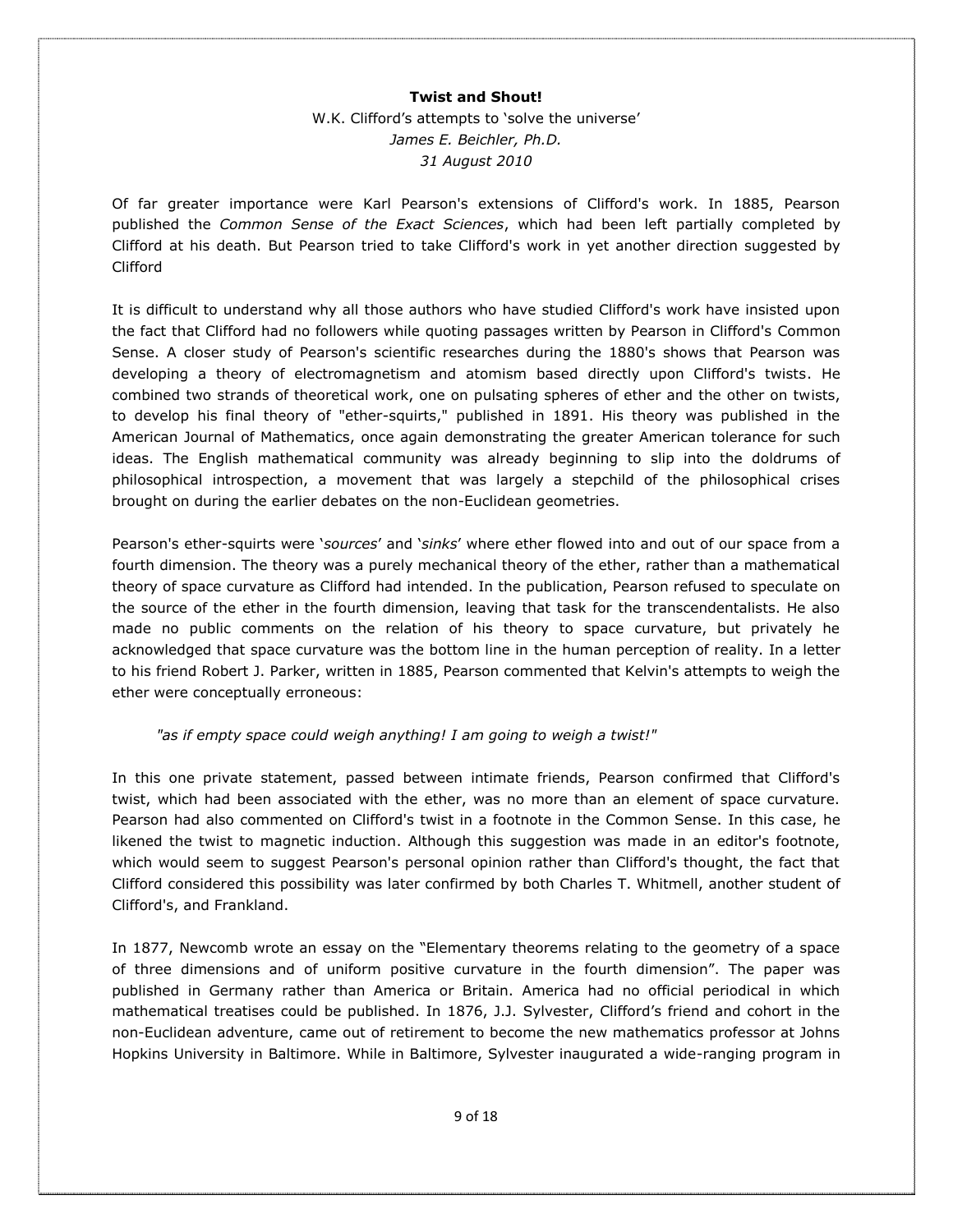W.K. Clifford's attempts to 'solve the universe' *James E. Beichler, Ph.D. 31 August 2010* 

mathematics and also founded and thus became the first editor-in-chief of the *American Journal of Mathematics*.

Newcomb's paper was published in 1877, while Frankland's was only presented before the Wellington Philosophical Society and the London Mathematical Society in December of 1876, and published thereafter. The dates and circumstances of these papers would mean that their authors were thinking along the same lines at the same time, but allow no chance that one could have influenced the other. It is more likely that they were both influenced by Clifford, although that cannot be proven with certainty in the case of Newcomb. Newcomb ended his article in an upbeat and suggestive manner, just as Clifford had ended the "Postulates" and Frankland his essay. Although Newcomb's conclusion very closely paralleled Clifford's published opinion, there appears to be no connection between their respective published works at this point. The only credit for previous work that Newcomb granted, by citation, was to Riemann. Yet Clifford's influence upon Newcomb is undeniable.

Newcomb also suggested in 1891 that the null results of the Michelson experiments could be explained if our common 3-D space was slightly separated from another 3-D surface in 4-D space with an aether between. This sounds vaguely like an interpretation of Clifford's idea of non-coplanar parallel lines

In the collection of Newcomb's papers held at the Library of Congress, there still exists a clean copy, an original reprint of Clifford's "Postulates". The date that Newcomb received and read Clifford's paper is unknown, but he did receive it and read it at some point in time. Given the circumstances, it is likely that he did know of Clifford's work before he wrote his essay. Two decades later, Newcomb was still convinced of Clifford's high place in science. In an essay which had nothing to do with mathematics or non-Euclidean geometry, Newcomb remarked that Clifford had been the only person to ever understand gravity. To Newcomb, Clifford was:

*"the clearest spirit that [had] ever studied such problems".*

It would seem from this statement that Newcomb had special knowledge of Clifford's theoretical work, which would tend to indicate a close relationship between his own work and Clifford's Newcomb's portrayal of Clifford in this manner is quizzical at best. Mentioning Clifford at this later date in the same context as both the luminiferous ether and an explanation of gravitation betrayed a knowledge of Clifford's concepts which went beyond what could have been read in Clifford's various published papers. Either Newcomb inferred these ideas from Clifford's copious publications or he had some personal knowledge of Clifford's private researches. In whatever way he came to this intimate knowledge of Clifford's researches, his respect for Clifford's concepts is undeniable: Clifford had a "clearer" idea of the subtleties of nature than any other person.

To explain any special knowledge that Newcomb had of Clifford's affairs, there also remains the fact that Sylvester and Newcomb became good friends and colleagues during Sylvester's sojourn in Baltimore, some forty-odd miles down the road from Newcomb at the Naval Observatory in Washington, D.C. Several letters from Sylvester to Newcomb testify to the common interests that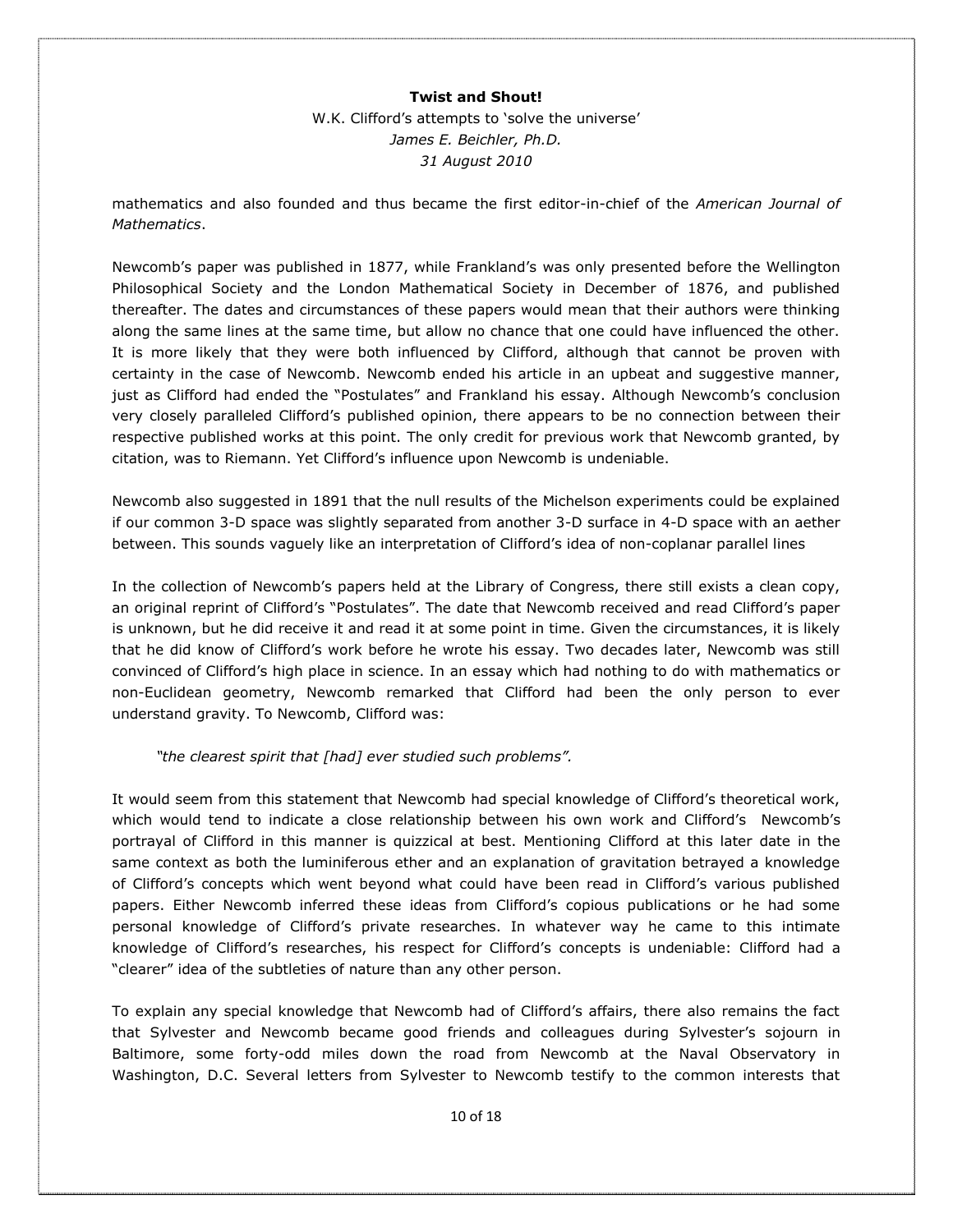W.K. Clifford's attempts to 'solve the universe' *James E. Beichler, Ph.D. 31 August 2010* 

Sylvester and Newcomb shared in the non-Euclidean geometries. Had Newcomb not known of Clifford's researches by the time he put the "Elementary theorems" to pen, Sylvester undoubtedly informed him of those researches and their suspected physical consequences before Newcomb wrote and published his second paper on the non-Euclidean space.

The lesser known Arthur Buchheim

*"On the Application of Quaternions to the theory of the linear complex and the linear congruence", Mathematical Messenger, 12 (1883): 129-130.* 

*"On the quaternion treatment of the linear complex", Mathematical Messenger, 13 (1883): 120- 124. "A Memoir on Biquaternions", American Journal of Mathematics, 7 (1884): 293-326.*

*"On Clifford's Theory of Graphs", Proceedings of the London Mathematical Society, 17 (12 November 1885): 80-106.* 

*"On the Theory of Screws in Elliptical Space", Proceedings of the London Mathematical Society, 15 (10 January 1884): 83-98: 16 (13 November 1884): 15-27: 17 (10 June 1886): 240-254; 18 (11 November 1886): 88-96.* 

# *Nature38, 515-516 (27 September 1888)*

*The Late Arthur Buchheim*

*J.J. Sylvester: I have been requested, and feel it a melancholy satisfaction, to notice in the columns of NATURE the premature decease … at the age of twenty-nine, of Mr. Arthur Buchheim, for many years Mathematical Master at the Manchester Grammar School. He was educated at the City of London School, whence he proceeded to Oxford, and gained an open Scholarship at New College there. He was a favourite pupil of the late Henry Smith, my distinguished predecessor in the Savilian Professorship of Geometry, who always spoke of him as the most promising young mathematician that had appeared in the University of Oxford for a long series of years.* 

James Clerk Maxwell wrote a letter of recommendation for Clifford's teaching job at University College in London, but was not a believer in Clifford's concept of space. However, Maxwell may not have been completely convinced by his own arguments against the non-Euclidean geometries and hyperspaces. He was still somewhat perplexed on the issue and not totally sure of his own concepts on 11 November 1874 when he wrote to his friend and fellow physicist Peter G. Tait, once again expressing his opinions.

The depth of the debate within the scientific community is demonstrated by the fact that Maxwell's opinion in this instance came in answer to a question posed by Tait in a letter to Maxwell just two days earlier. Both Tait and Maxwell were concerned with the new mathematical hypotheses, but Tait seemed slightly more willing to accept their possibility. Tait exhorted Maxwell to: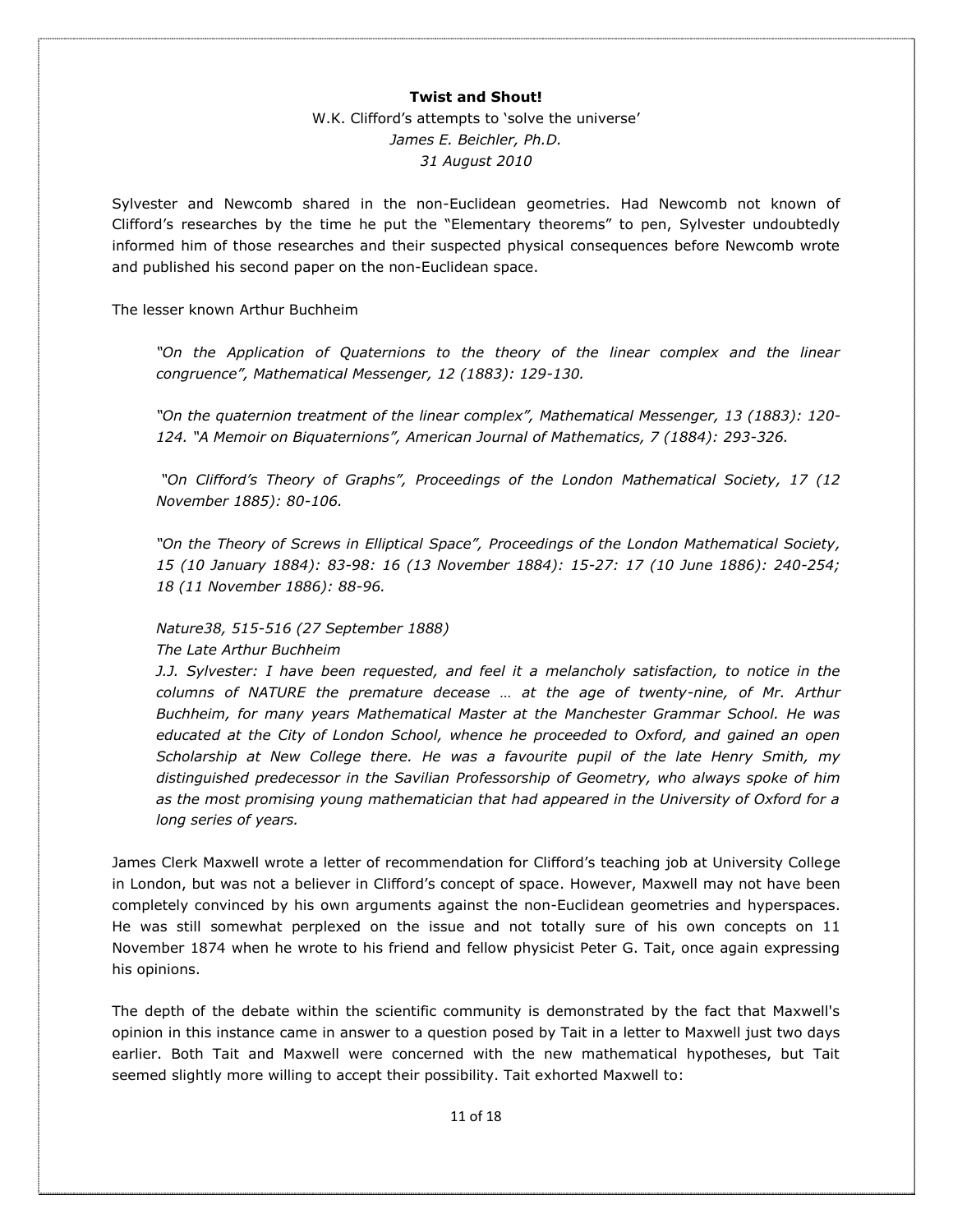W.K. Clifford's attempts to 'solve the universe' *James E. Beichler, Ph.D. 31 August 2010* 

*"Explain why it is bosh to say that the Riemannsche Idee may, if it is found to be true, give us absolute determinations of position."*

"The Riemannshe Idee is not mine, but the aim of the space-crumplers is to make its curvature uniform everywhere, that is over the whole of space whether that whole is more or less than infinity. The direction of the curvature is not related to one of the  $[x,y,z]$  more than another or to  $[-x,-y,-z]$  so that as far as I understand we are once more on a pathless sea, starless, windless and *poleless totus feres abque rotundus*."

Maxwell was somewhat incredulous and ambivalent toward the new concept of a curved space, but none-the-less concerned. His reference to the "space-crumplers" indicates his disagreement with them, but also indicates that he could not ignore the "space-crumplers" arguments. Nor could he ignore the possibility that the non-Euclidean hypothesis might bear some relevance to physics.

It is obvious that Tait attributed some special knowledge of Riemann's geometry to Maxwell or that he knew Maxwell was in contact with those who did have such knowledge. Otherwise, he would not have made this inquiry. It is equally obvious that both Maxwell and Tait were searching for counterarguments to the "space-crumplers" continuing onslaught.

The term "space-crumplers" referred directly to Clifford with regard to his stated opinions on the feasibility of using curved space to develop a physical theory of "solving the universe." The idea that absolute position could be found via the use of space curvature was a basic tenet of Clifford's geometrical model of space, as later expressed in *Common Sense*.

Then there is Arthur Cayley

Clifford's teacher, friend and later follower, Arthur Cayley, is often cited as having offered the definitive statement on non-Euclidean geometries in the late nineteenth century and thus neutralized any effects in physics that Clifford's ideas might have had, but this is not true. The best way to dismiss the possibility that late nineteenth century scientists took the notion of space curvature seriously has traditionally been to refer to Cayley's published work on projective geometries and non-Euclidean geometry. However, Cayley was privately a supporter of Clifford's concepts of space as was his dearest friend Sylvester. In 1889, ten years after Clifford's death, a group of Lord Kelvin's popular lectures (the Baltimore Lectures) were published. Upon receipt of his copy of the book, Cayley questioned Kelvin's use of vortices of ether to describe physical phenomena. In a letter to Kelvin, Cayley wrote:

*"In the lecture on the wave theory, you parenthetically ignore the notion of the curvature of space -Clifford would say that, going far enough, you might come -not to an end -but to the point at which you started. I have never been able to see whether this does or does not assume a four-dimensional space as the locus-in-quo of your [vortical] & therefore finite space."*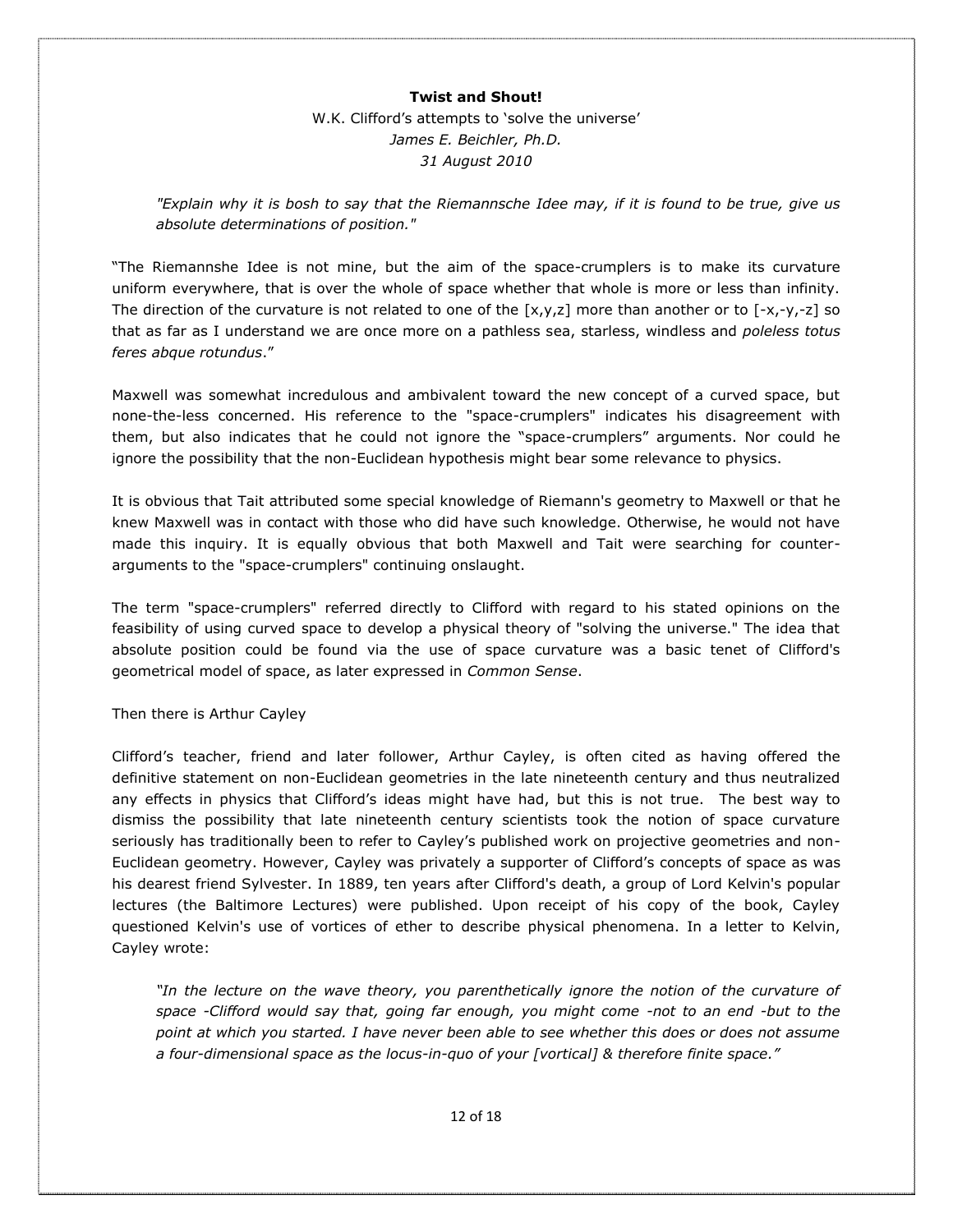W.K. Clifford's attempts to 'solve the universe' *James E. Beichler, Ph.D. 31 August 2010* 

Cayley, possibly the staunchest advocate of Euclidean three-dimensionality, even while a friend, teacher and colleague of Clifford, had been swayed by Clifford's arguments. This admission demonstrated a crack in the thick veneer shrouding both Cayley's and the Victorian dedication to Euclideanism since Cayley was the inventor of a mathematical system, the projective geometry, which offered the only logical alternative to the radical concept of a curved space. Here we see the steadfast pillar of Victorian geometry with cracks heretofore unnoticed by historians.

- *Edwin Abbott's book Flatland.*
- *Charles H. Hinton's popular books and essays on the fourth dimension from the 1880s to 1910.*
- *H.G. Well's three short stories and the novel The Time Machine, all written in the 1890s.*
- *Bertrand Russell was greatly influenced by Clifford's Common Sense of the Exact Sciences, but never referred to Clifford or Clifford's work in his mathematical treatises because he couldn't understand dynamics.*
- *Henry Manning judged a Scientific American essay contest on 4-four-dimensional spaces in 1910.*
- *More than 100 papers came from all over the world, among the winning essays, published by Manning, the name of Einstein does not appear.*
- *Sir Arthur Eddington's first interpretation of general relativity was five-dimensional. Clifford influenced both his physics and philosophical worldview. Sir Oliver Lodge criticized Eddington's*  light bending evidence as just showing that the aether was denser near the sun, besides Clifford *already did space curvature.*
- *Élie Cartan's 1913 mathematical theory of spinors, as well as his 1925 geometry.*
- *Paul Dirac's 1928 theory of the electron and Roger Penrose's 1980s theory of twistors are all indebted to Clifford's theory of 'twists' to one degree or another, to mention only a few.*

All of this further emphasizes the question of whether Clifford actually had a theory or not. Absolutely! Did he publish his theory? He began to publish his theory, but after 1876 he was too weak to continue his intensive work load and never finished the publication.

*Elements of Dynamic -1878 Volume I of Elements of Dynamic was all about kinematics. Why?*

Because Clifford believed (and so stated elsewhere) that dynamics in 3-D space reduced to kinematics in his 4-D elliptical space. This same 4-D (single polar) elliptical space was the subject of most of his purely mathematical papers including his "Preliminary sketch of biquaternions". In Clifford's grand

13 of 18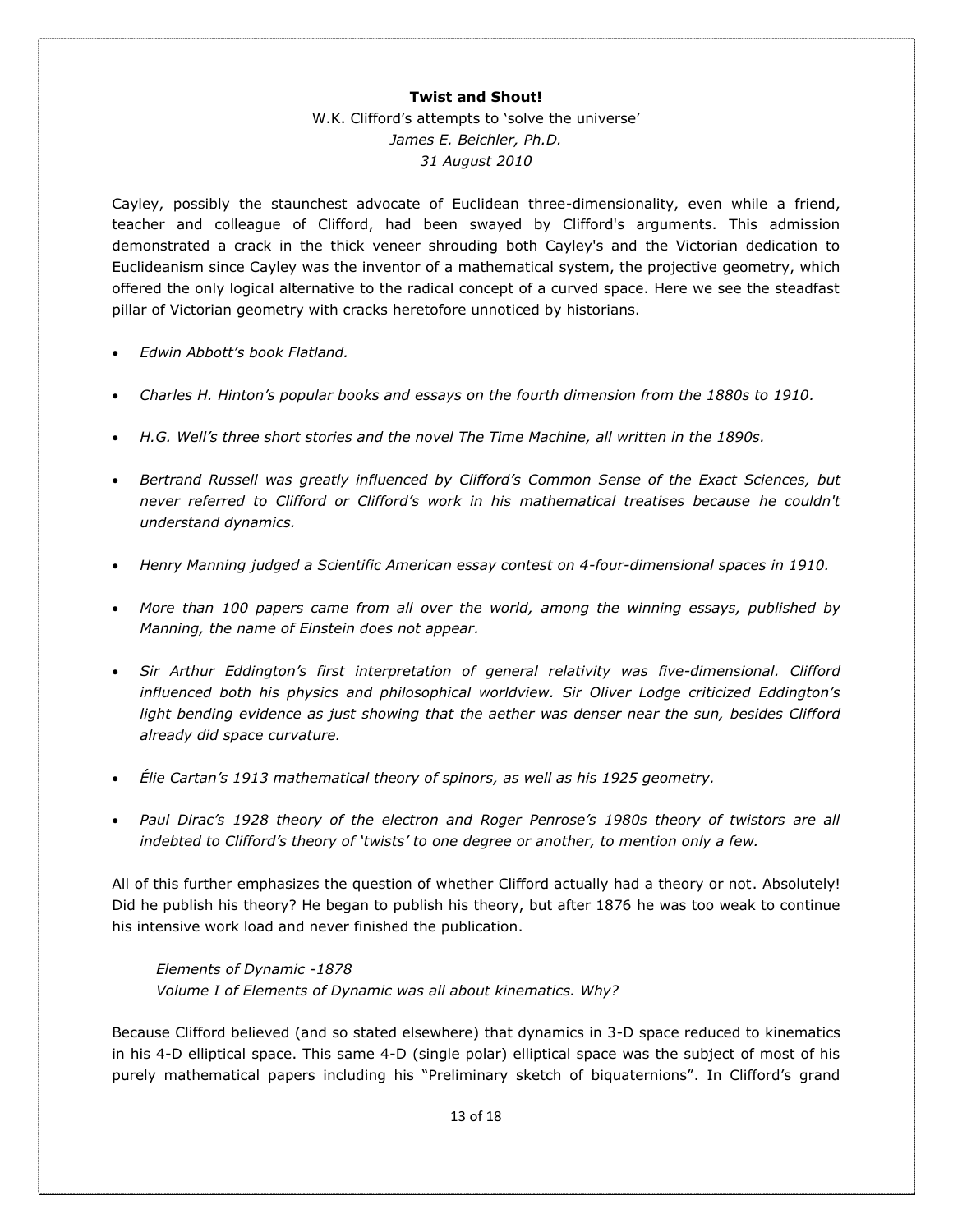W.K. Clifford's attempts to 'solve the universe' *James E. Beichler, Ph.D. 31 August 2010* 

scheme of an ultimate reality there was no such thing as a force, therefore a study of the dynamics of motion was unnecessary. **Clifford only believed in energy of motion, or kinetic, and energy of relative position, or potential, but not in force.** He had explained this in a lecture in 1872, but the lecture was never published in its entirety. An abridged version of "Energy and Force" was published in *Nature* from Frederick Pollock's notes of the lecture after Clifford's death. This reduction of force to energy as a property of space fits Clifford's overall scheme of reducing three-dimensional dynamics to the four-dimensional kinematics in an elliptic space and conforms with his "Space-Theory" model.

Clifford was trying to rebuild the mathematical universe on the basis of non-Euclidean principles without appearing to do so in the *Elements of Dynamic*. He was insidiously preparing his readers for the acceptance of the biquaternions that would turn his work into the mathematical equivalent of a non-Euclidean space.

Clifford never mentioned quaternions, projective geometry and such advanced terminology and symbols as found in those studies in order to present a clearer picture of his mathematics for less advanced students. In their place he introduced many visually descriptive terms such as twists, squirts, sinks, shells, vortices and so on. He was even praised for doing so.

Tait praised Clifford's use of quaternion methods in his review of the book for *Nature*, but condemned Clifford's introduction of such simple terms and thus confounding the issue. On the other hand, Clifford was praised by others for using simpler terms so that even the most modestly educated person could understand his explanations.

Clifford's visually descriptive terms were the three-dimensional mechanical (dynamical) elements that corresponded to Clifford's four-dimensional biquaternions, Clifford also refrained from use of the term ether throughout the book. In only one case of an example did he stray from this pattern. Otherwise, all references to an elastic medium, or in one particular case an infinite body, could just as easily be interpreted as representing the whole of curved space. The concluding statement of the book more accurately described what Clifford was trying to accomplish. This was his theory.

*"Thus we have shown that if the expansion and the spin are known at every point, the whole motion can be determined, and the result is, that every continuous motion of an infinite body can be built up of squirts and vortices."*

This Statement completely described Clifford's 'theory'. His method of building up the infinite body (the universe) utilized a single polar Riemannian geometry (expansion) described by his biquaternions (spin and twist)

*The three-dimensional analogue of Clifford's surface of curvature was an elastic medium in which twists were the most fundamental element. The twists, in turn, were composed of vortices and squirts, which supplied the strains in the elastic medium that gave rise to electromagnetic and gravitational forces.*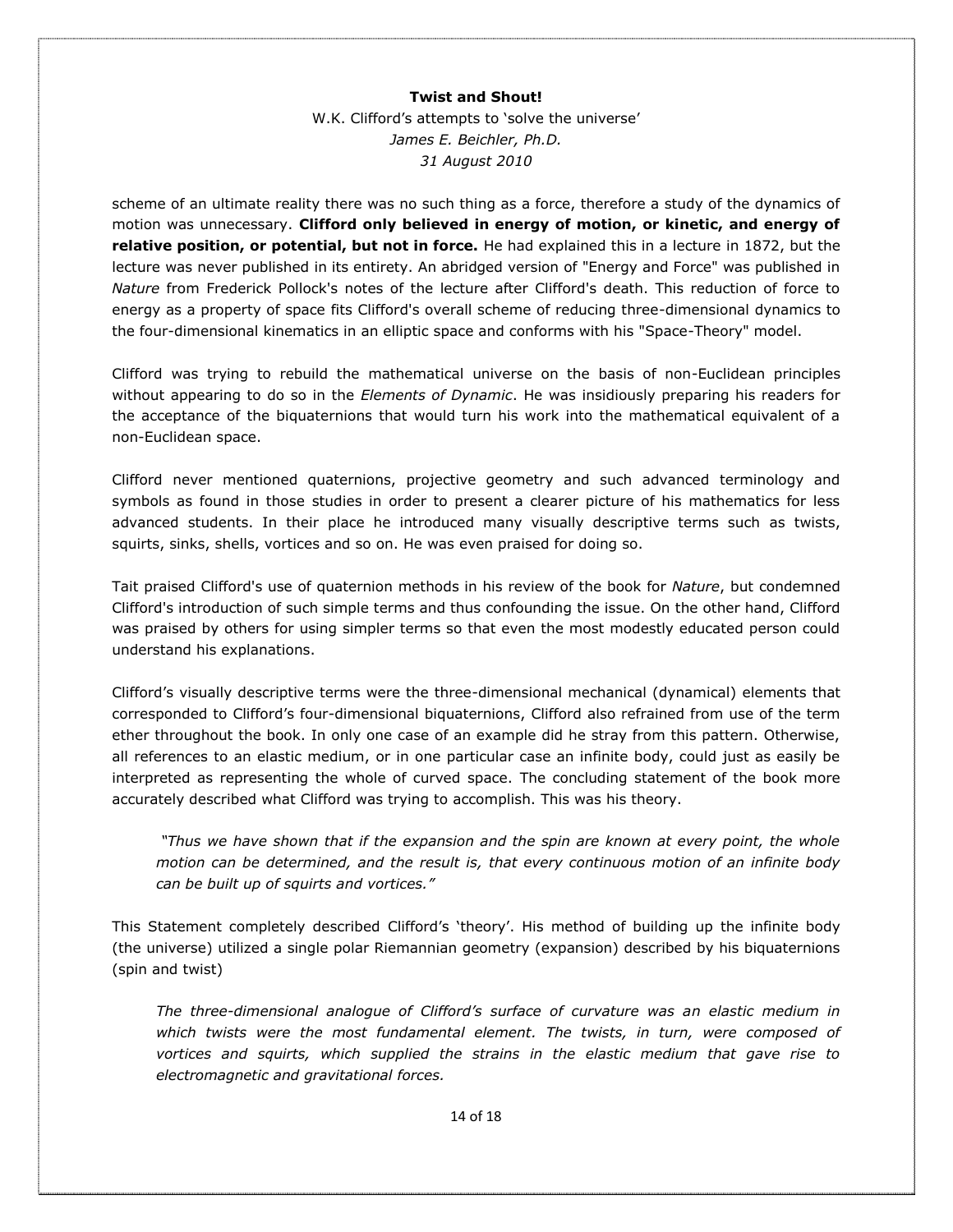W.K. Clifford's attempts to 'solve the universe' *James E. Beichler, Ph.D. 31 August 2010* 

Since the "squirts" and "vortices" were in essence composed of twists of "stuff" within an infinitely extended elastic "stuff," Clifford's system of algebra could be of instrumental use in describing the motions of material bodies. On one level the "stuff" could be interpreted as the ether, on another level space curvature, and on yet another level Clifford's "mind-stuff." Thus, the system of kinematics which Clifford proposed in the *Elements* was a thinly disguised application of his "**Space-Theory of Matter**," and the *Elements* was a literary vehicle for the development and application of his biquaternion system of algebra.

*Elements of Dynamic-*Volume 2 was published posthumously in an outline form –representing all that Clifford had completed before his death. Even so, it does indicate the direction that he planned to take his non-Euclidean 4-D space-theory of matter. The second volume of the *Elements* was unfinished at Clifford's death. The fragments that remained were collected and published by Robert Tucker, but they did not measure up to the promise offered by the first volume. Some hints were given in Tucker's reconstruction of Clifford's book of the direction in which Clifford hoped to take physical theory. For example, he related gravitation to a strain in space, a fact confirmed by an earlier publication, but he did not delve into this matter any further than a few simple statements. He also planned to give a more precise definition of matter than just "stuff" whose mass was determined by comparison to some agreed upon standard, but this definition was never completed. Clifford stressed the mathematics of screws which would imply that he planned to use screws and biquaternions for most of his mathematical analysis of physics.

The model of space upon which Clifford settled could be briefly described as a four-dimensional elliptic space in the large. The constant of curvature was too small for detection through astronomical observations, but that fact did not negate the possibility that space could be other than Euclidean. Our three-dimensional space was probably considered a boundary between two four-dimensional sections of space. It may not be proper to use the term space in the sense of four dimensions, since there is evidence that Clifford sometimes considered the fourth dimension to be time. However, it is more likely that Clifford believed in a purely four-dimensional space with time as a separate but connected quality or quantity. A four-dimensional kinematics would be adequate to describe all physical phenomena, but at the same time it would be analogous to a three dimensional dynamics. Clifford's own geometry could circumvent the problem of non-observation of space curvature on the astronomical scale since his geometry approximated Euclidean space in the large.

The rush and attempts to gather together all that Clifford wrote shortly after his death is the greatest testimonial to his influence on British mathematics and physical philosophy during the late nineteenth century. The loss felt by scholars in England was exacerbated by the fact that Clifford failed to write down many of his lectures. Friends and scholars alike feared that his ideas might be lost to posterity. Hence, there developed a movement to publish anything and everything of Clifford's as quickly as possible after his death. This was a frantic effort to save the work that was considered too valuable to be lost to the world. Clifford's friends Frederick Pollock and Leslie Stephen collected and published Clifford's *Lectures and Essays*, the papers which were to constitute the *Common Sense*went to Professor Rowe at Oxford while Robert Tucker collected Clifford's mathematical papers and gathered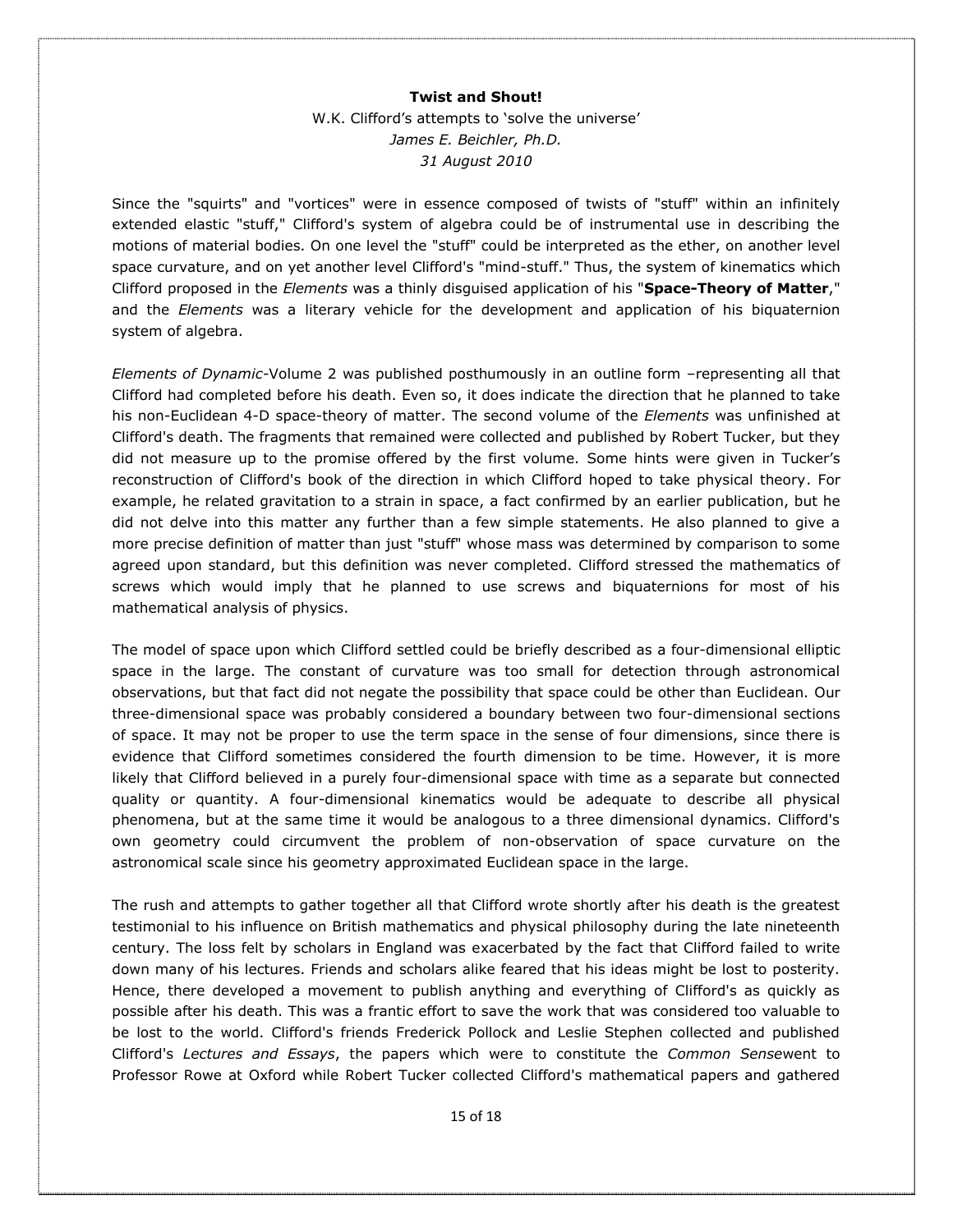W.K. Clifford's attempts to 'solve the universe' *James E. Beichler, Ph.D. 31 August 2010* 

together the fragments which were to become the second volume of the *Elements*. The extent of these endeavors was unprecedented and represented a tribute to the friendships that Clifford built during his life as well as the deep respect that his peers and colleagues had for his work.

Clifford's early death from tuberculosis meant that his works were for the most part published posthumously, and they include *Elements of Dynamic*, 2 vol. (1878, 1887), *Seeing and Thinking*(1879), *Lectures and Essays*(1879), *Mathematical Papers*(1882), and *The Common Sense of the Exact Sciences*, completed by Karl Pearson (1885).

Of far greater importance were Karl Pearson's extensions of Clifford's work. In 1885, Pearson published the *Common Sense of the Exact Sciences*, which had been left partially completed by Clifford at his death. When Clifford died the English academic community deeply felt the pain and loss of his passing. Even his detractors found kind words for him and expressed the great loss for England and society as a whole by his death. Ingleby wrote Monro that he took Clifford's death "to heart" and wished that he "had the brain of Clifford." He thought that the "death of Clifford might well throw all our [Britain's] churches into deepest mourning." These private comments concerning Clifford's death are all the more important when it is considered that Ingleby had been Clifford's most vocal detractor in the earlier part of the decade.

How is Clifford's work relevant today?

In the sixth and final edition of *The Meaning of Relativity* (1956), Einstein summarized his work on a unified field theory, he remained convinced that his theoretical approach was the only way to unify physics right up until he died in 1955. After a detailed explanation of his anti-or skew-symmetric theory in 'Appendix II', Einstein stated

*"In my opinion the theory stated here is the logically simplest which is at all possible. But this does not mean that nature might not obey a more complex field theory."* 

More complex field theories have frequently been proposed. They may be classified according to the following characteristic features:

- (1) Increase the number of dimensions of the continuum. In this case one must explain why the continuum is apparently restricted to four dimensions.
- (2) Introduction of fields of different kind (e.g. a vector field) in addition to the displacement field and its correlated tensor field  $g_{ik}$  (or  $g^{ik}$ )
- (3) Introduction of field equations of higher order (of differentiation)."

These are the other three methods of unification that he had followed during his life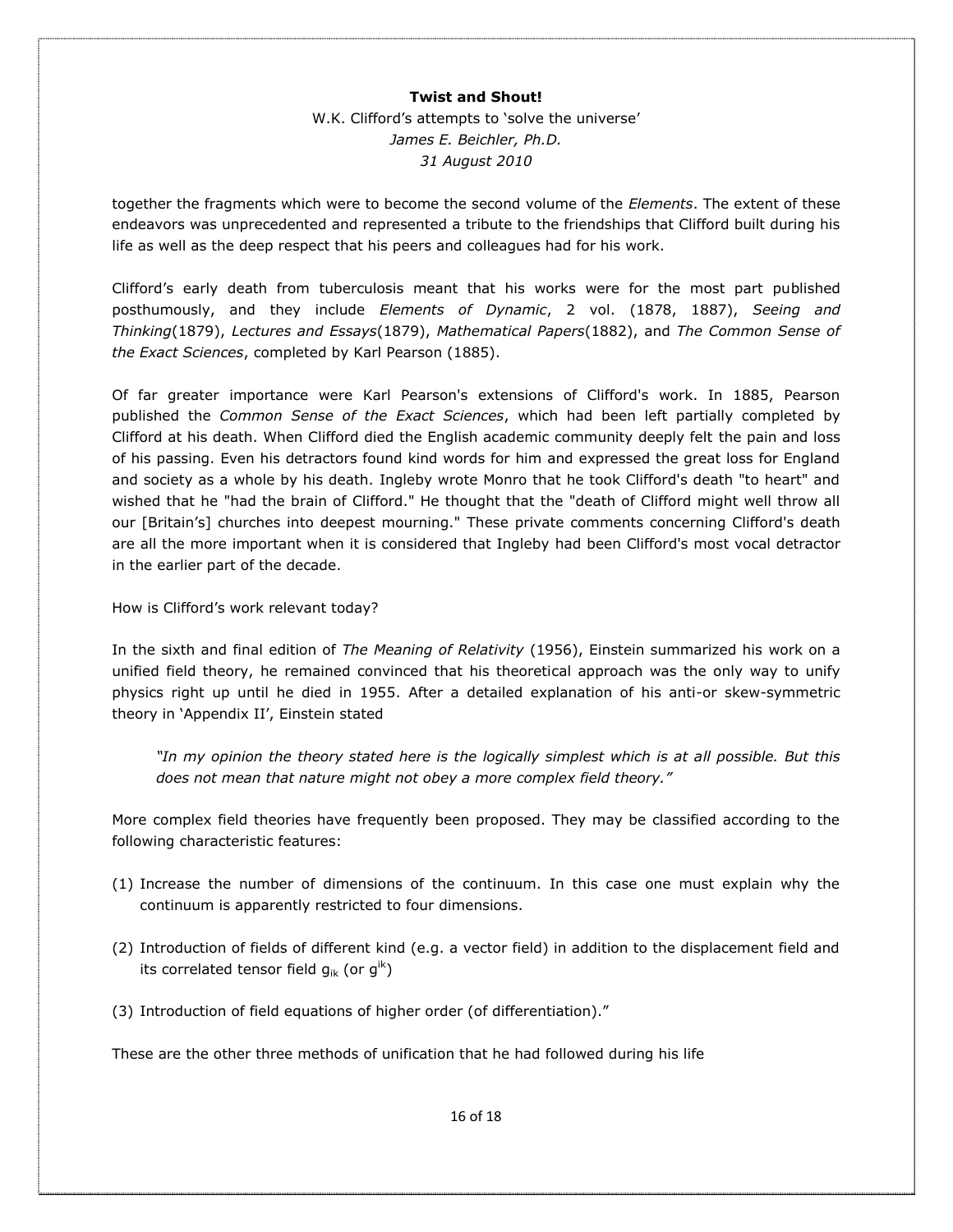W.K. Clifford's attempts to 'solve the universe' *James E. Beichler, Ph.D. 31 August 2010* 

- (1) the five-dimensional approach of Kaluza;
- (2) distant parallelism or the Einstein-Cartan geometry;
- (3) the affine connection approach of Eddington

Clifford was trying to do all of these at the same time, so he actually anticipated the modern day search for unification rather than just the simple metric curvature of space-time as expressed in general relativity. But then Clifford didn't have the advantage of a fully developed concept of spacetime (SR), radioactivity, the basic structure of the atom or the quantum at his disposal to tie up the loose ends between geometry and physics.

There have been so many changes in physics that it's silly to look for Einstein's or any other modern theories in Clifford's work, but Clifford's work is still relevant because it influenced and helped to shape modern science, it is still useful today as a guide to a modern theory of unification. Clifford's theory can only be understood within the historical context of its development, not within a modern context. No one will ever find today's physics in Clifford's work because it is not there, but we can still find clues to how nature works by studying Clifford's work because nature has not changed